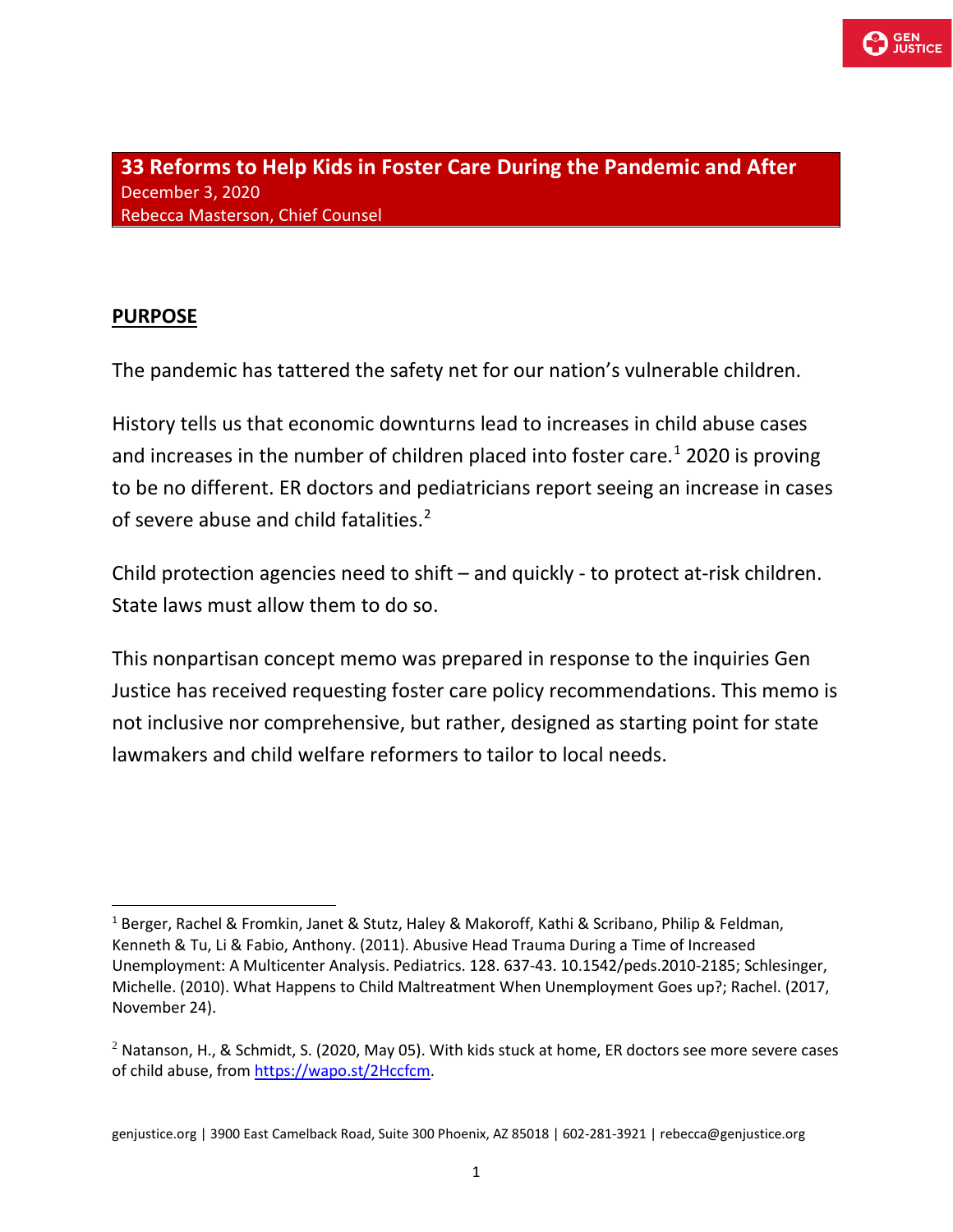

For assistance in a specific state or for more detailed information on an issue contained in this memo, please contact Rebecca Masterson at [rebecca@genjustice.org](mailto:rebecca@genjustice.org)*.*

#### **Outline of Reform Topics**

Older Children Foster Children with Disabilities and Education Recruiting and Retaining Foster Families Oversight and Court Participation Missing Children Time in Care and Child Stability Protecting Infants and the Most At-Risk Children

### **OLDER CHILDREN**

Nearly 20,000 children each year age out of foster care without families; these children face dismal odds. Kids who age out of state care are more likely to go to prison than to college, and forty percent of these children will experience homelessness by age twenty-one.<sup>[3](#page-1-0)</sup> It is incumbent upon states to improve the outcomes for these children by increasing adoption efforts and providing meaningful job training and employment opportunities.

<span id="page-1-0"></span><sup>3</sup> Dworsky, A., & Courtney, M. E. (1970, January 1), from [https://www.chapinhall.org/research/midwest](https://www.chapinhall.org/research/midwest-evaluation-of-the-adult-functioning-of-former-foster-youth)[evaluation-of-the-adult-functioning-of-former-foster-youth;](https://www.chapinhall.org/research/midwest-evaluation-of-the-adult-functioning-of-former-foster-youth) Dworsky, A., & Courtney, M. (1970, January 1), from [http://www.chapinhall.org/research/extended-foster-care-delays-but-does-not-prevent](http://www.chapinhall.org/research/extended-foster-care-delays-but-does-not-prevent-homelessness/)[homelessness/](http://www.chapinhall.org/research/extended-foster-care-delays-but-does-not-prevent-homelessness/)

genjustice.org | 3900 East Camelback Road, Suite 300 Phoenix, AZ 85018 | 602-281-3921 | rebecca@genjustice.org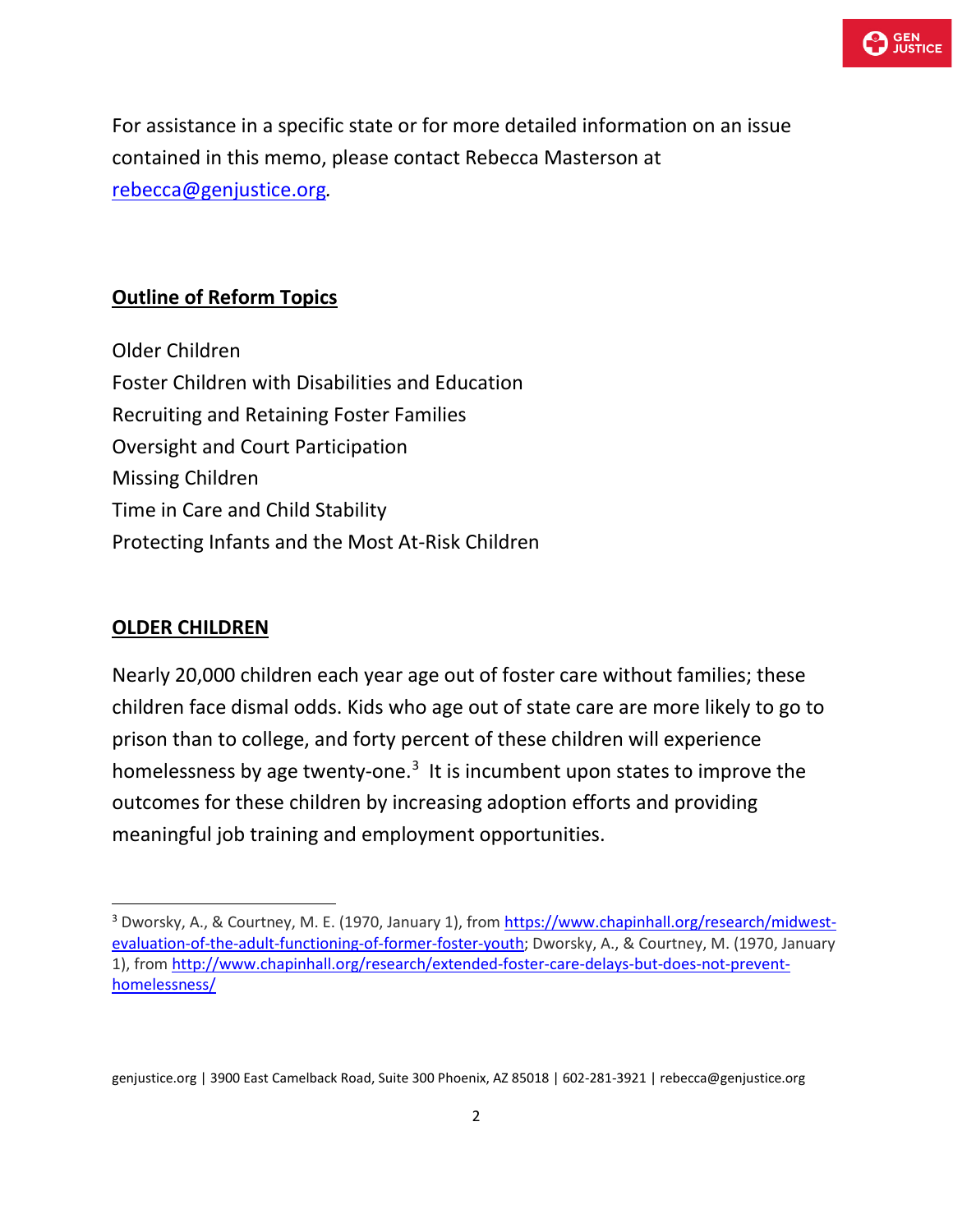# **1. Promote Job Opportunities with an Employment Tax Credit**

The high rate of unemployment for young adults who age out of the foster system can be greatly improved by the private sector. At the federal level, the Work Opportunity Tax Credit provides a tax credit for employers who hire people who traditionally face employment barriers, like veterans and the formerly incarcerated. States can likewise provide a tax credit for companies that hire teens and young adults in and from the foster system. New Mexico enacted legislation implementing this credit in 2018 and provides a blueprint for other states to follow. [4](#page-2-0)

Additionally, governors can encourage state agencies and local businesses to develop job and internship programs for foster youth and young adults. Models of successful employment programs exist across the nation, like Safeway's program for employees with disabilities and Hickman Family Farm's employment model for the formerly incarcerated. These programs provide successful blueprints for businesses to adopt.

# **2. Expedited Adoptions**

A common theme for older children is how challenging it is to find adoptive families for them. But some older children have families actively trying to adopt them, but the process is delayed or made impossible before the child ages out due to red tape. A child's adoption should never be stymied due to systemic

<span id="page-2-0"></span><sup>4</sup> New Mexic[o SB231](https://nmlegis.gov/Sessions/18%20Regular/bills/senate/SB0231.pdf) (2018); [NM Stat § 7-2-18.30 \(2018\).](https://law.justia.com/codes/new-mexico/2018/chapter-7/article-2/section-7-2-18.30/)

genjustice.org | 3900 East Camelback Road, Suite 300 Phoenix, AZ 85018 | 602-281-3921 | rebecca@genjustice.org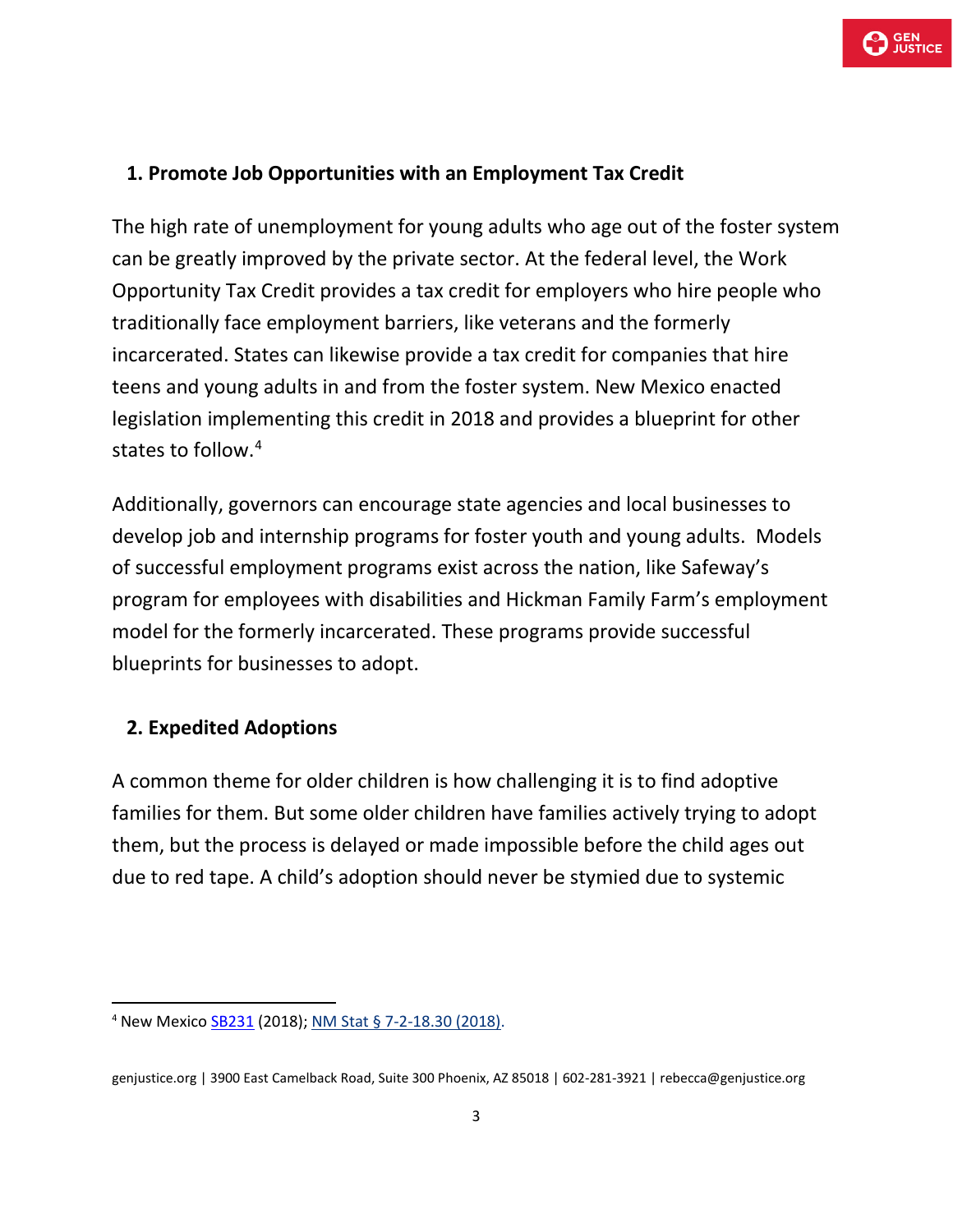delay. State law can require that adoptions for teenage foster children, including all safety measures like social and home studies, be complete within six months. $5$ 

Read more: [Isaac hadn't had a mom in 13 years. When I tried to adopt him, he was told it was too late,](https://www.azcentral.com/story/opinion/op-ed/2019/04/04/isaacs-law-would-expedite-adoption-arizona-teens/3347713002/) Arizona Republic.

# **3. Reform: Foster Care Savings Account and Financial Incentives**

An innovative option to promote education and employment for youth aging out of foster care while encouraging them to stay "on the radar" are foster care trust accounts. Using the extended foster care model, states can incentivize youth who follow established guidelines and meet key milestones (a diploma or GED and continuous employment, for examples) with a financial "bonus" that can be used on predetermined expenses. Funding could come from different sources, including existing revenue streams for extended foster care, donations, and tax credits.

States that have an Adoption Tax Credit could reform the law to allow the credit to become a refund for eligible foster youth. The adoption tax credits currently provide no benefit to young adults who age out of the foster system and this reform could be a significant reward for successful outcomes.

Similarly, states with an Earned Income Tax Credit for the working poor could lower the age minimum to eighteen for eligible young adults from foster care. This would encourage employment and provide financial assistance for young adults aging out of foster care to avoid homelessness.

<span id="page-3-0"></span><sup>&</sup>lt;sup>5</sup> Arizona adopted [SB2378](https://legiscan.com/AZ/text/HB2378/2019) in 2019 expediting adoptions for older foster children.

genjustice.org | 3900 East Camelback Road, Suite 300 Phoenix, AZ 85018 | 602-281-3921 | rebecca@genjustice.org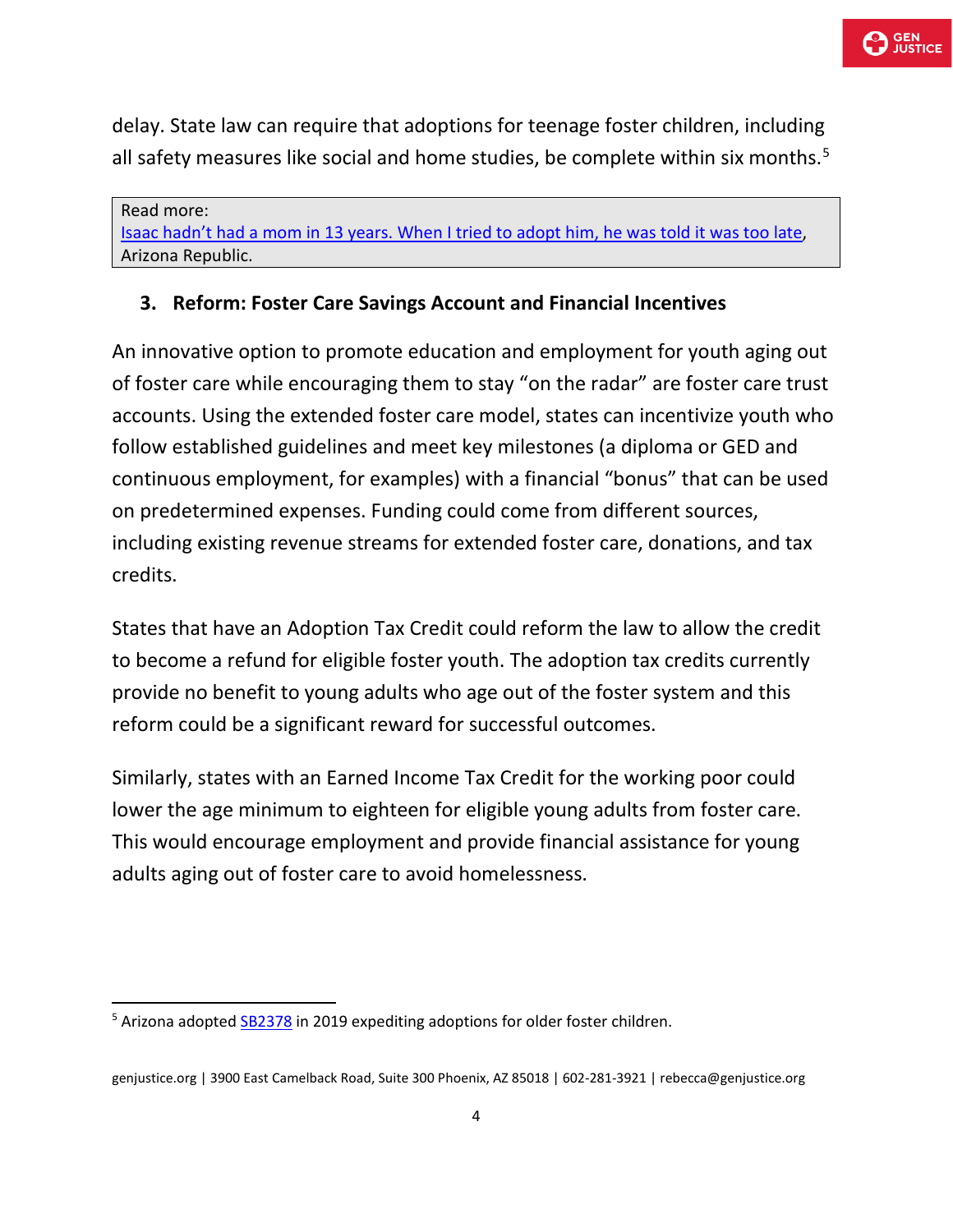

### **4. "Unadoptable" is Not an Option**

A family should never be off the table for a child, no matter the child's age, special needs, or traumatic past. States should end the practice of labeling any child as "unadoptable" or entering a case plan of "long-term foster care" without explicit and written child consent. States should be encouraged, and perhaps incentivized, to partner and contract with licensing agencies, social workers, faithbased and private sector organizations to recruit adoptive families for these children.

Read more:

[After 20 Years, Young Man Leaves Foster Care On His Own Terms,](https://www.npr.org/2017/01/11/508608745/after-20-years-young-man-leaves-foster-care-on-his-own-terms) NPR.

#### **FOSTER CHILDREN WITH DISABILITIES AND EDUCATION**

Over half of foster children have a form of disability, developmental delay and/or a mental health issue. Many children in state care are therefore eligible for public school special education services. Too often, however, foster children fall through the cracks of the education system and do not receive the services and supports they need and to which they are entitled, leading to increased numbers of school dropout rates.

#### **5. Allow Foster Parent Consent for Special Education**

Per federal law, schools require parental consent before special education services can be implemented. This presents a barrier for foster children in many states. When a child is removed from a parent due to abuse or neglect, the parent often retains the right to make educational decisions for that child. Oftentimes, the parent does not participate in these educational decisions or their whereabouts are unknown. Without parental consent, educators are legally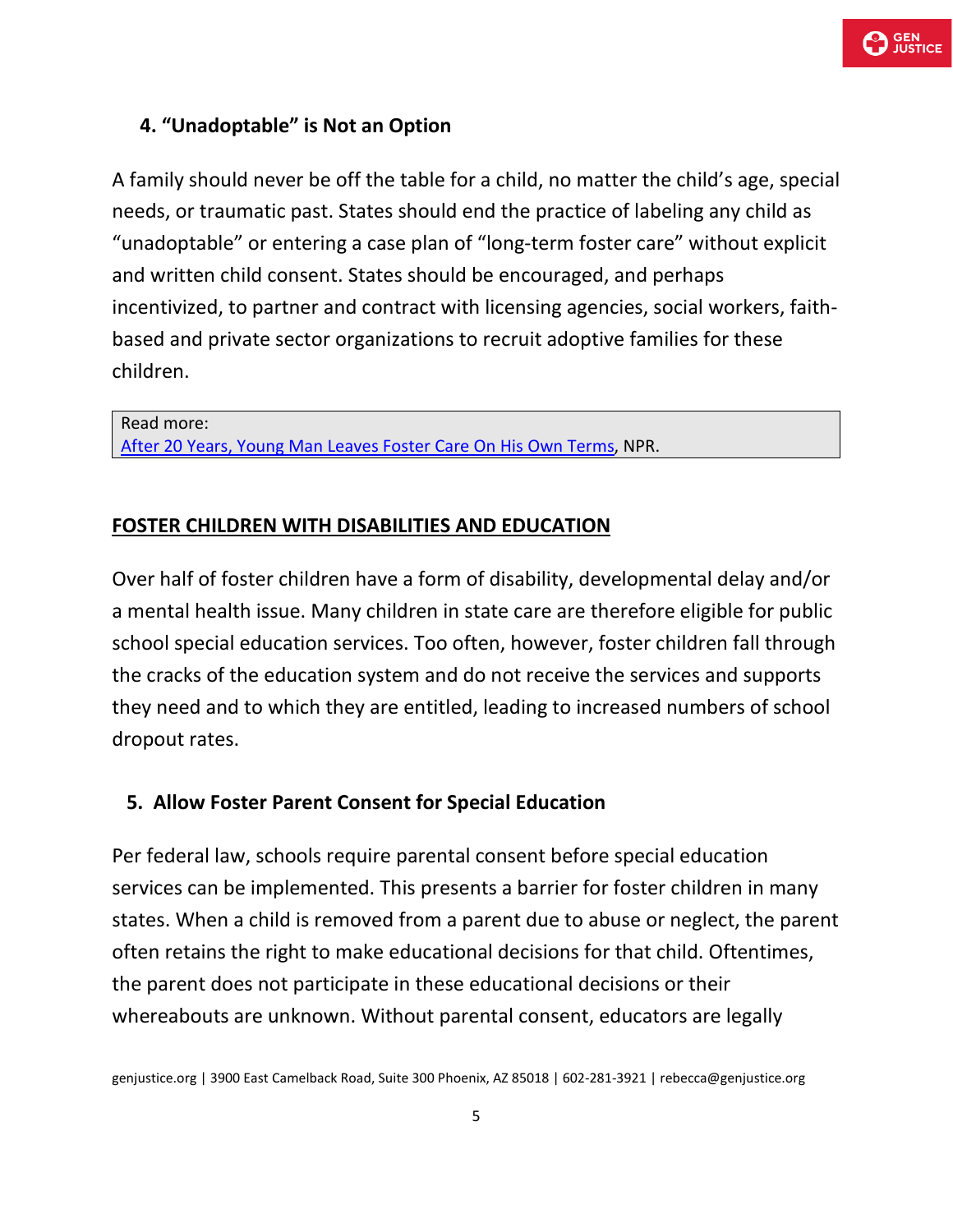unable to move forward, leaving children unevaluated, unsupported, and unable to benefit from the myriad of services offered by public schools for children with disabilities.

States must address how to proceed if the parent does not attempt to participate in the special education process. In statute, states can allow the child's foster parent or relative caregiver to consent to these crucial education decisions on behalf of a foster child. This does not negate the rights of the biological parent(s) but provides children in state care the same access to public school services as other children.[6](#page-5-0)

#### Read more:

[Hearings: With Mom Absent, an Education Plan Stalls,](https://imprintnews.org/child-welfare-2/hearings-with-mom-missing-in-action-an-education-plan-stalls/35375) The Chronicle of Social Change.

#### **6. Foster Student School Screening**

Only fifty percent of children in foster care graduate high school, compared to the national graduation average of eighty-five percent.<sup>[7](#page-5-1)</sup> Foster children change schools frequently and their educational needs are often not identified or put into place after a move. To ensure that schools are providing necessary supports to children in state care, public schools should screen all newly-enrolled foster children for special needs and other support services. This simple statutory check can provide a critical backstop for children who are at risk of getting lost in the shuffle.[8](#page-5-2)

<span id="page-5-0"></span><sup>&</sup>lt;sup>6</sup> Arizona removed this barrier to special education by adopting **[HB2378](https://legiscan.com/AZ/text/HB2378/2019)** in 2019.

<span id="page-5-1"></span><sup>&</sup>lt;sup>7</sup> ABA Center on Children and the Law. (2014). Fostering Success in Education: National Factsheet on the Educational Outcomes of Children in Foster Care, from<https://bit.ly/36OZNIw>

<span id="page-5-2"></span><sup>&</sup>lt;sup>8</sup> In 2020, Georgia enacte[d HB855](http://www.legis.ga.gov/Legislation/en-US/display/20192020/HB/855) providing this critical check for children.

genjustice.org | 3900 East Camelback Road, Suite 300 Phoenix, AZ 85018 | 602-281-3921 | rebecca@genjustice.org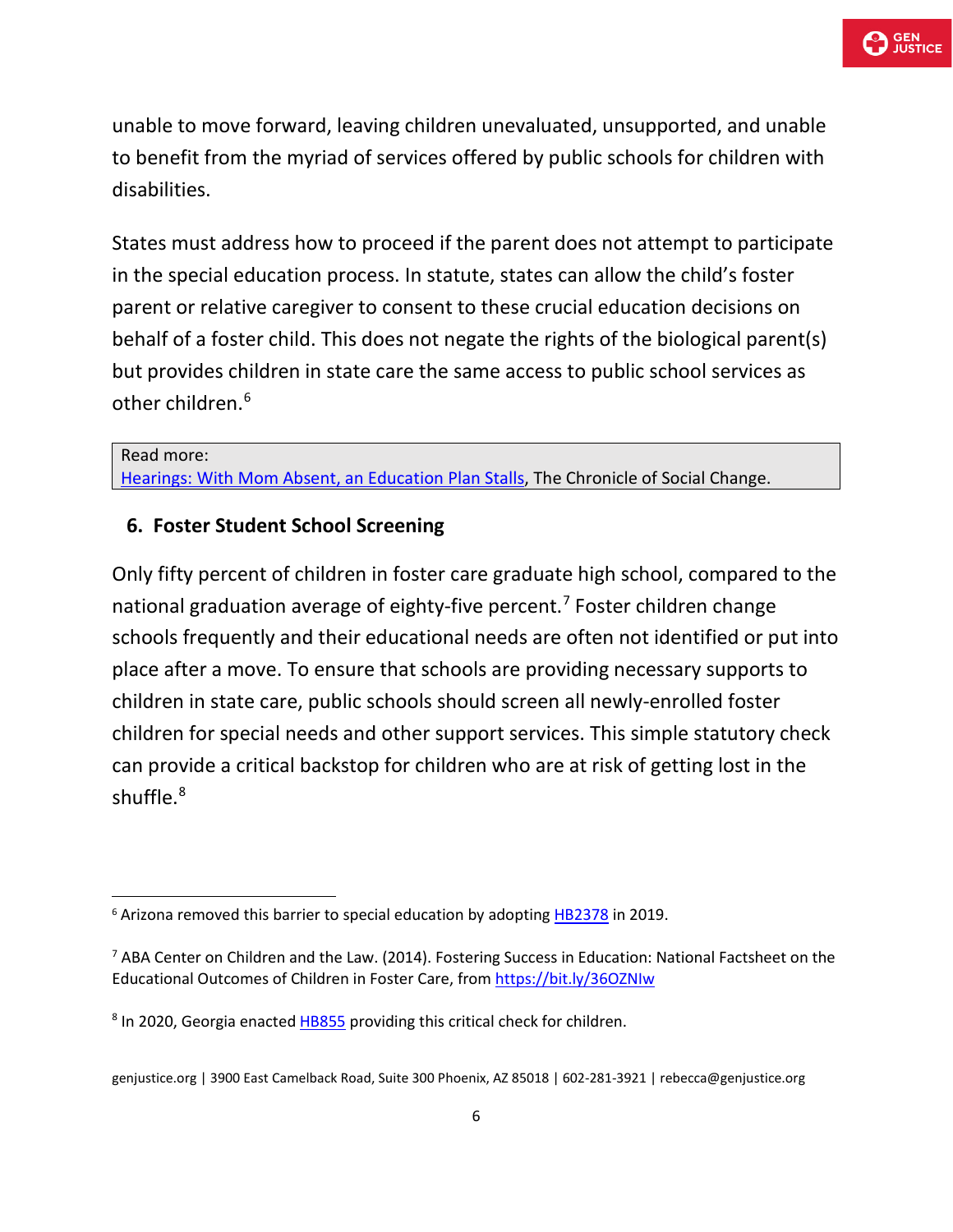

# **7. Enforce Federal Law by Requiring a Timeline for the "Best Interest Determination" Before a School Change and Clarify Student Transportation**

Historically, every time a foster child moved to another placement, the child was forced to change schools. For many children, this meant a new school every few months, losing credits and classwork, and leaving a safety net of friends and staff behind. Federal law recently changed this practice by allowing a foster child to remain in his or her school if a best interests determination showed that this was the best option for the child.

While a handful of states have addressed this, many school districts are struggling to successfully implement this federal law and children continue to move schools automatically without the mandated best interest analysis. To assist, states can issue statutory guidance that the child's team must conduct the student's best interest determination within five days of learning about the placement change. This determination will decide whether the child moves schools or stays in the current school.

Secondly, and if it is determined that the child will stay in the school of origin after the child moves, transportation to that school must be arranged. Currently, funding responsibility for this transportation is blocking the intent of the law. States can remedy this confusion by clarifying which entity initially pays the transportation (the child welfare agency or school, for example) and, if applicable, provide a reimbursement mechanism.

### **RECRUITING AND RETAINING FOSTER FAMILIES**

The number of children entering the foster system is increasing and states are facing critical shortages of foster parents, leaving group homes and institutional

genjustice.org | 3900 East Camelback Road, Suite 300 Phoenix, AZ 85018 | 602-281-3921 | rebecca@genjustice.org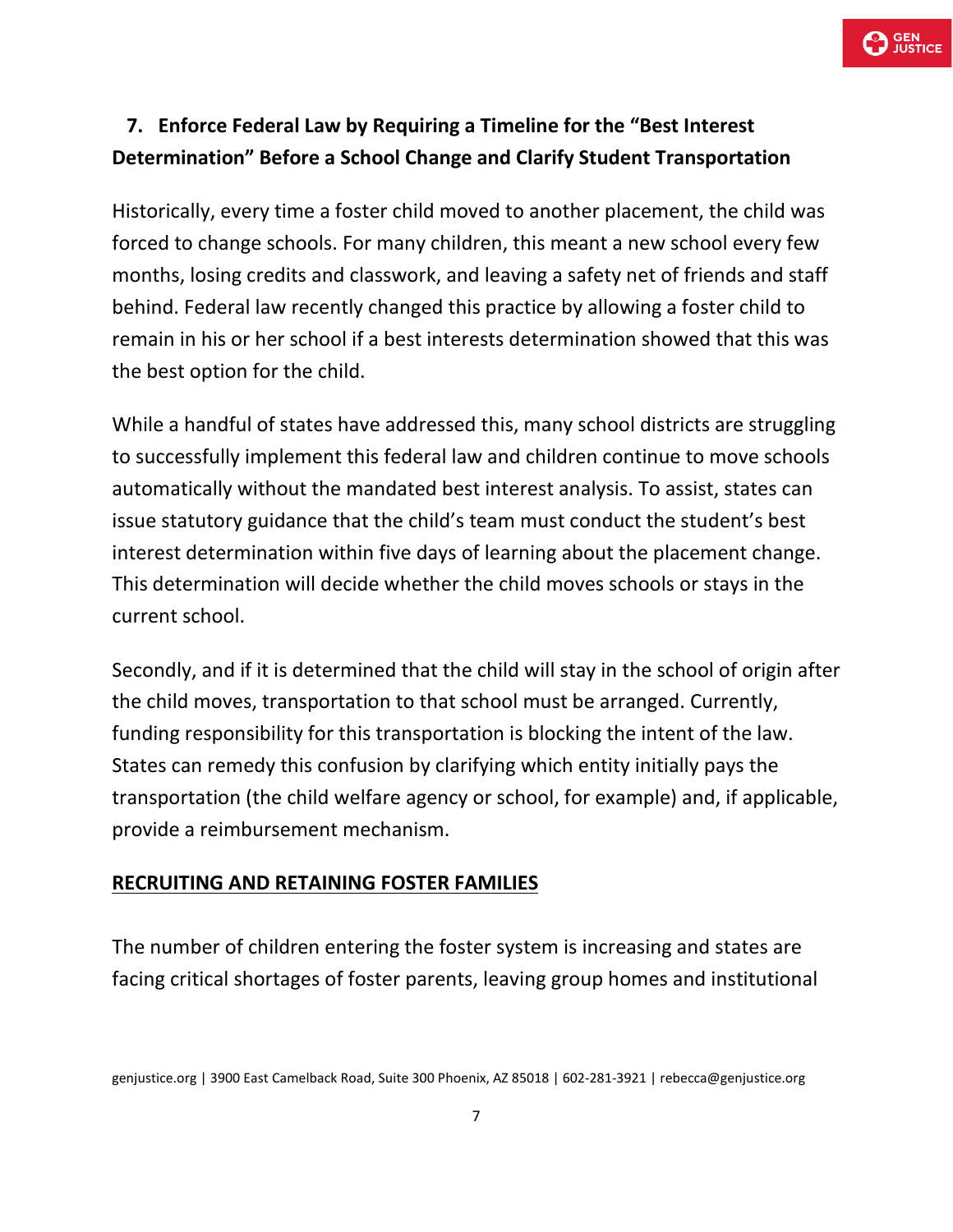care as the only options for abused children. $9$  The following ideas can assist states in recruiting and retaining licensed foster families.

Read more: [The crisis in foster care,](https://www.washingtonpost.com/opinions/the-crisis-in-foster-care/2020/01/11/81caa67e-33f6-11ea-a053-dc6d944ba776_story.html) Washington Post.

### **8. Licensing Reciprocity Between States**

Foster parent licensing regulations are developed by each state and may vary in detail, but the singular focus of every state's licensing process is to ensure that licensed foster parents are safe and stable. When licensed foster parents move out-of-state, they must begin the licensing process from scratch to continue fostering. As part of the effort to retain foster parents, states could offer reciprocity with other states, streamlining the process to retain as many available safe placements for children as possible.

### **9. "Grandfathering" Requirements for Licensing Renewals**

Many foster parents close their foster licenses due to the burdens of the extensive annual process or because they need a temporary break. While it is, of course, imperative that states take every precaution to license only safe and appropriate homes, the renewal process for former foster parents could allow for current foster parents to be "grandfathered" in on some regulatory aspects. Current criminal checks should always be maintained, but some of the requirements the home has already met could be waived or documented by affidavit on the part of the foster parents.

<span id="page-7-0"></span> $9$  Neilson, S. (2019, July 15). More Kids Are Getting Placed In Foster Care Because Of Parents' Drug Use, from [https://n.pr/3913sFX;](https://n.pr/3913sFX) Number of children in foster care continues to increase. (2017, Nov. 30), from [https://bit.ly/36N2vOv.](https://bit.ly/36N2vOv)

genjustice.org | 3900 East Camelback Road, Suite 300 Phoenix, AZ 85018 | 602-281-3921 | rebecca@genjustice.org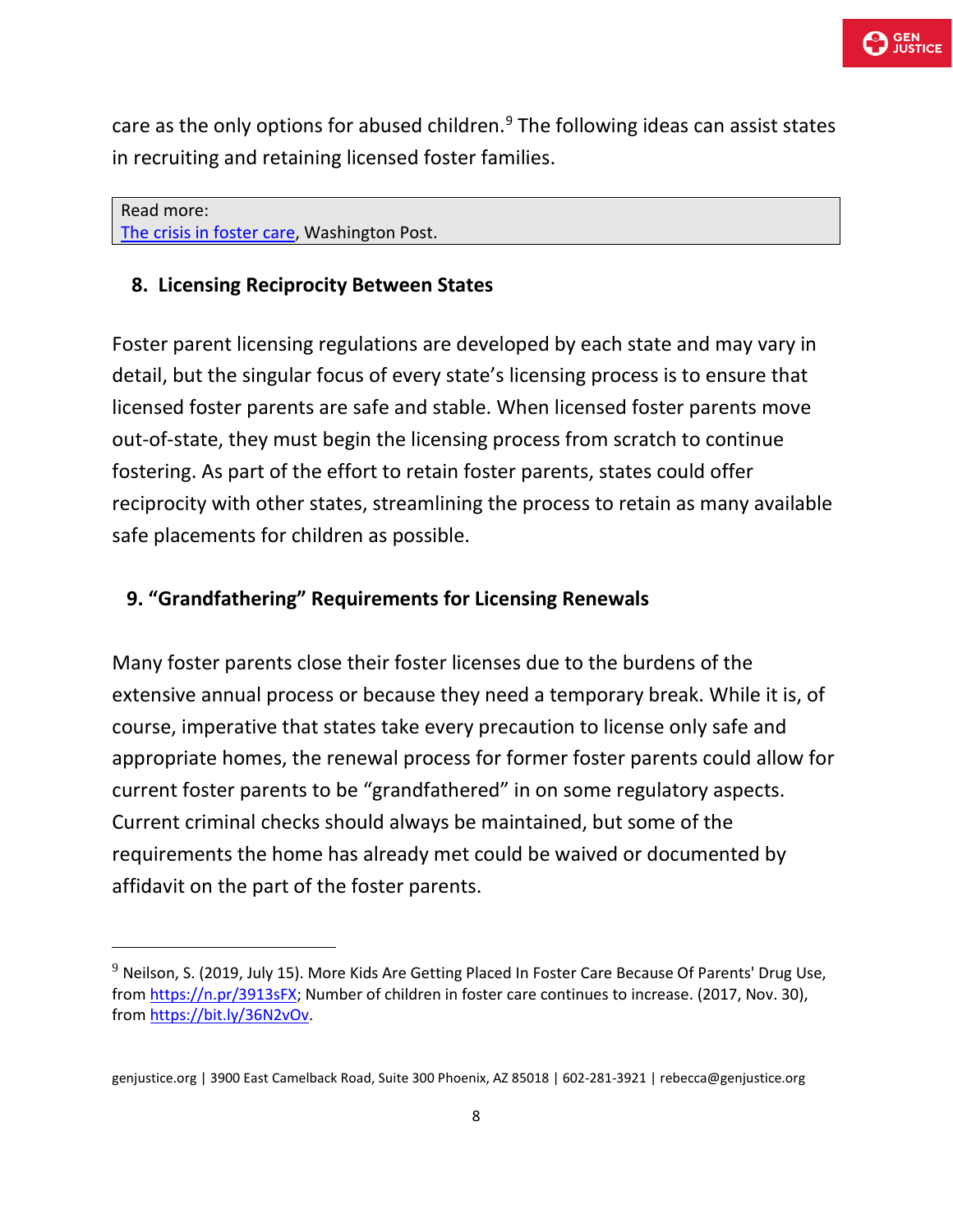

### **10. Recruit America's "Empty Nesters"**

Every child deserves a safe and loving home, but it goes without saying that it can be more difficult to find willing and able homes for older foster children. Foster parents tend to be younger parents with other children in the home and recruitment efforts tend to focus on this demographic. But older children often need the one-on-one attention that being an only child can provide and these children sometimes come with behaviors that put other children in the home at risk. Older foster children could thrive with the patience, authority, and stability of older adults. America's empty-nesters are in a unique position to help this demographic of vulnerable children and states can develop recruiting programs aimed at retirees and encourage licensing agencies to do the same.

Read more: [More Older Adults Seek to Adopt,](https://www.aarp.org/relationships/friends-family/info-06-2011/more-older-adults-seek-to-adopt.html) AARP.

#### **11. Outsource the Search for Adoptive Placements**

Child welfare agencies cannot be tasked with every single aspect of foster care. The purpose of these state agencies is singular – to protect children and keep them safe. To ensure that agencies can focus on this goal, family recruitment efforts should be outsourced to nonprofit organizations like [Wendy's Wonderful](https://www.davethomasfoundation.org/our-programs/wendys-wonderful-kids/)  [Kids,](https://www.davethomasfoundation.org/our-programs/wendys-wonderful-kids/) faith-based organizations, and other entities skilled at locating foster and adoptive homes for foster children. Outsourcing maximizes recruitment efforts while freeing up state agencies to focus on the safety of children.

#### **OVERSIGHT and COURT PARTICIPATION**

Child welfare cases are not typically open to the public and the foster parents who best know the child are often precluded from participating in the child's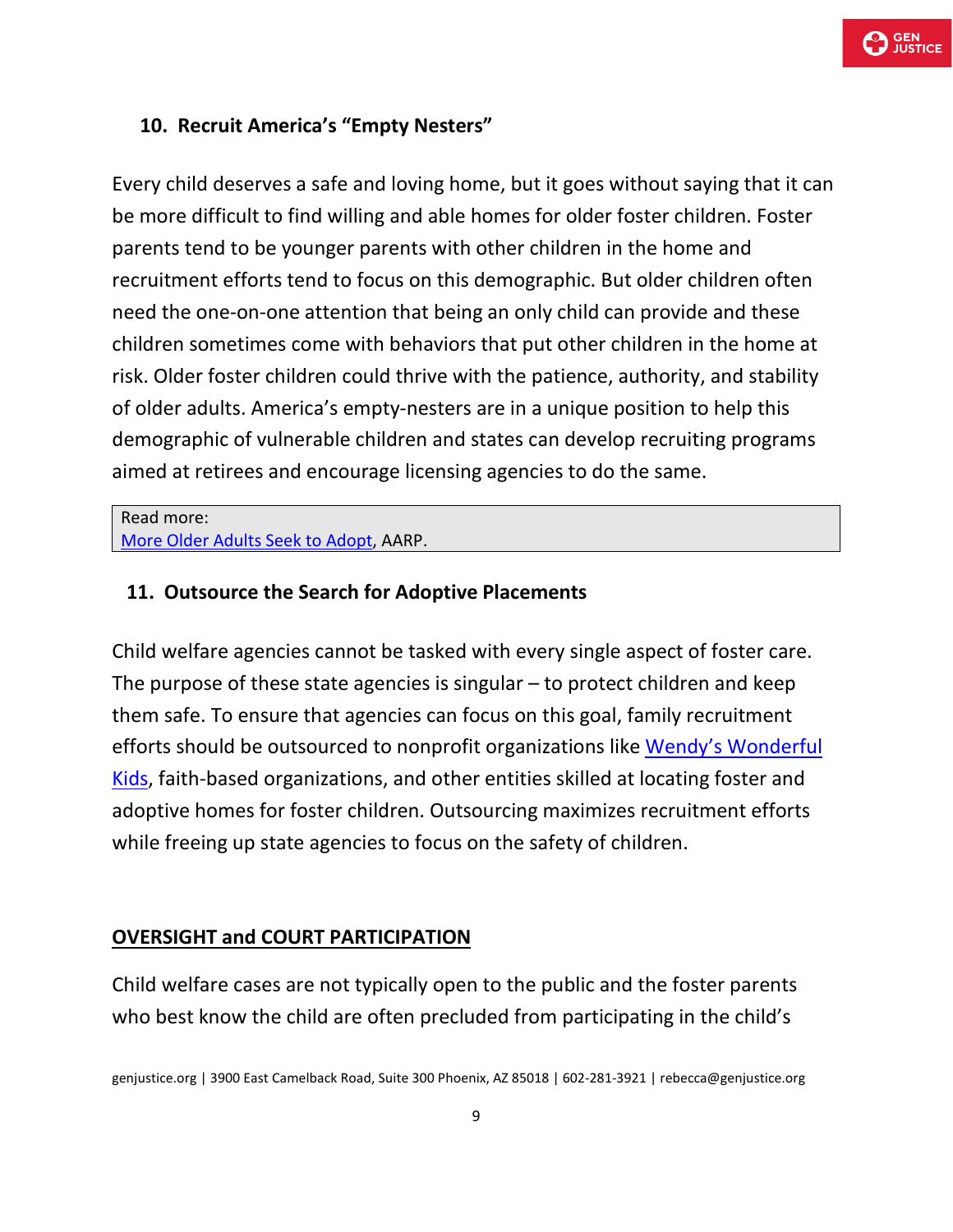

court case. This makes advocacy for the child and overall oversight of the process challenging, if not impossible. The following reform ideas are designed to remedy these issues and ensure that relevant information reaches the court.

# **12. Child Lawyers Should be Appointed in All Dependency Actions**

The single most effective way to change the foster system for the better is to appoint children in state care client-directed lawyers whose legal goal is to advocate for a safe and permanent outcome within twelve months. Research indicates that children with traditional attorney representation exit the system two to three times faster and have better outcomes, all while saving the state money.

#### Read more:

[Twenty Years of Progress in Advocating for a Child's Right to Counsel,](https://www.americanbar.org/groups/litigation/committees/childrens-rights/articles/2019/spring2019-twenty-years-of-progress-in-advocating-for-a-childs-right-to-counsel/) American Bar Association; [Can Children's Attorneys Transform the Child Welfare System?,](https://www.americanbar.org/groups/litigation/committees/childrens-rights/articles/2019/winter2019-can-childrens-attorneys-transform-the-child-welfare-system/) American Bar Association.

### **13. Foster Parent Involvement in Court Cases**

States vary greatly on the involvement of foster parents and relative caregivers in a child's dependency court case. While some states allow foster placements to speak in a foster child's hearing or request party status in the case, some states fail to involve caregivers at all. While the particulars of the judicial process vary from state-to-state, foster parents typically have the most information about the children in their care, yet across the board, are not adequately permitted to provide information to the court.

First, state laws should require that foster parents receive written or electronic notice of court hearings regarding the child(ren) in their care. Second, states should adopt a state law guaranteeing these caregivers the right of providing critical information to the court in the underlying court case.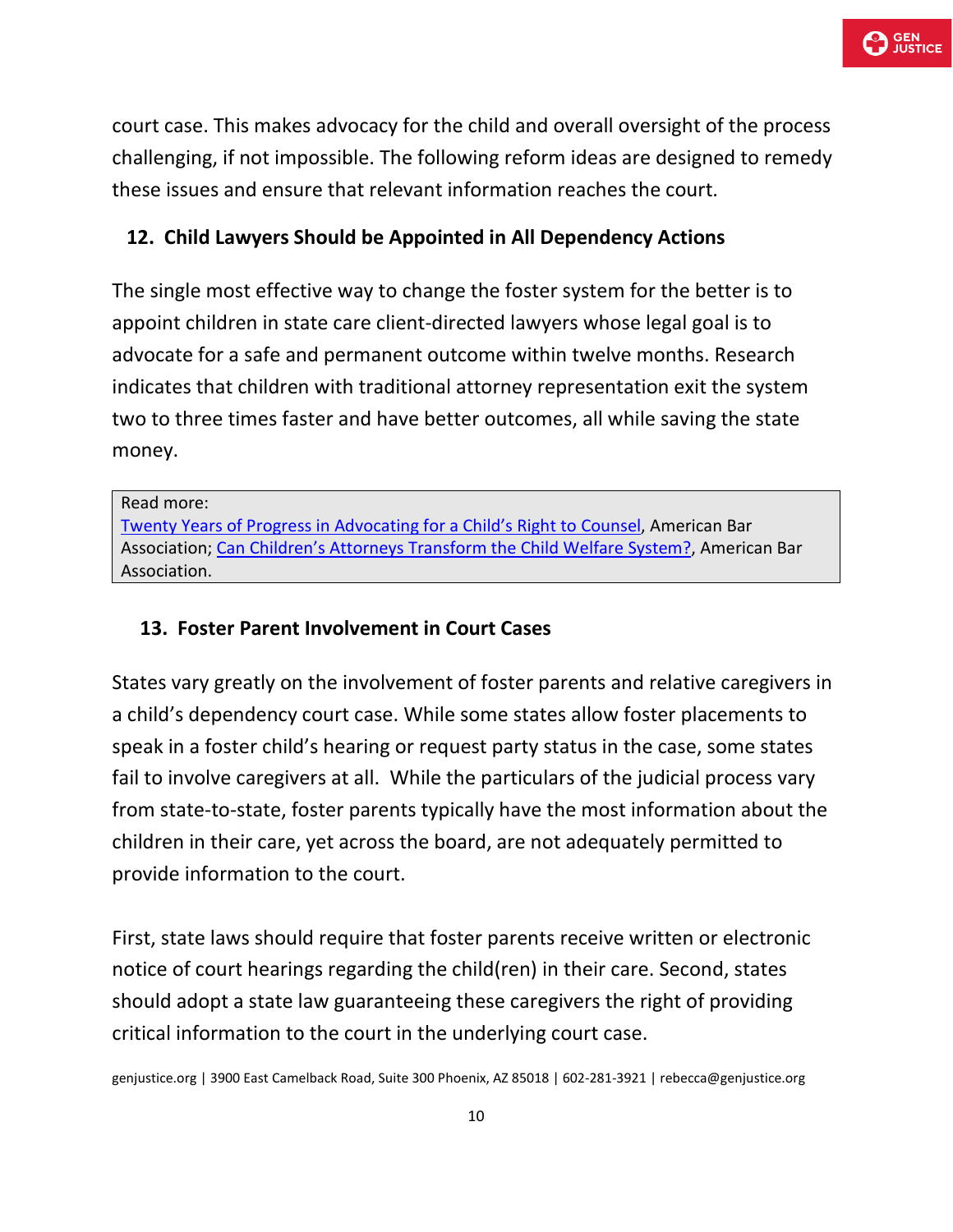States can independently determine when caregivers may take this role (after the child has been in care for six months, for example) and may choose the legal mechanism, such as intervention or sworn testimony, but the process should be spelled out in state law. The court shall consider this information, including information regarding the adequacy of the services for the child, proposed placement changes, educational issues, and the child's health, safety, and well-being, in any rulings about the child.<sup>[10](#page-10-0)</sup>

# **14. Include Relevant Information from Child Professionals in Court**

In addition to the caregivers, state law can outline how other providers can reach the court when they have information about a child they believe is not being addressed sufficiently. For example, a child's teacher, doctor, or therapist may have information that is essential to the protection of that child, but that is being overlooked. Again, the specific legal mechanism, like an application for an order to show cause, may be implemented state-by-state, but allowing truly relevant information about the child in the dependency action must be a priority.

### **MISSING CHILDREN**

More than 18,000 children went missing from America's child protection system in 2017. $11$  With no families to search for them, there is no real effort to locate these kids. Even more terrifying, FBI statistics indicate that children missing from foster care are fueling the domestic child sex trafficking trade. Research shows

<span id="page-10-0"></span> $10$  In 2019, Georgia adopte[d SB439](http://www.legis.ga.gov/Legislation/20192020/194467.pdf) guaranteeing caregiver participation.

<span id="page-10-1"></span><sup>11</sup> <https://www.missingkids.org/theissues/cmfc>

genjustice.org | 3900 East Camelback Road, Suite 300 Phoenix, AZ 85018 | 602-281-3921 | rebecca@genjustice.org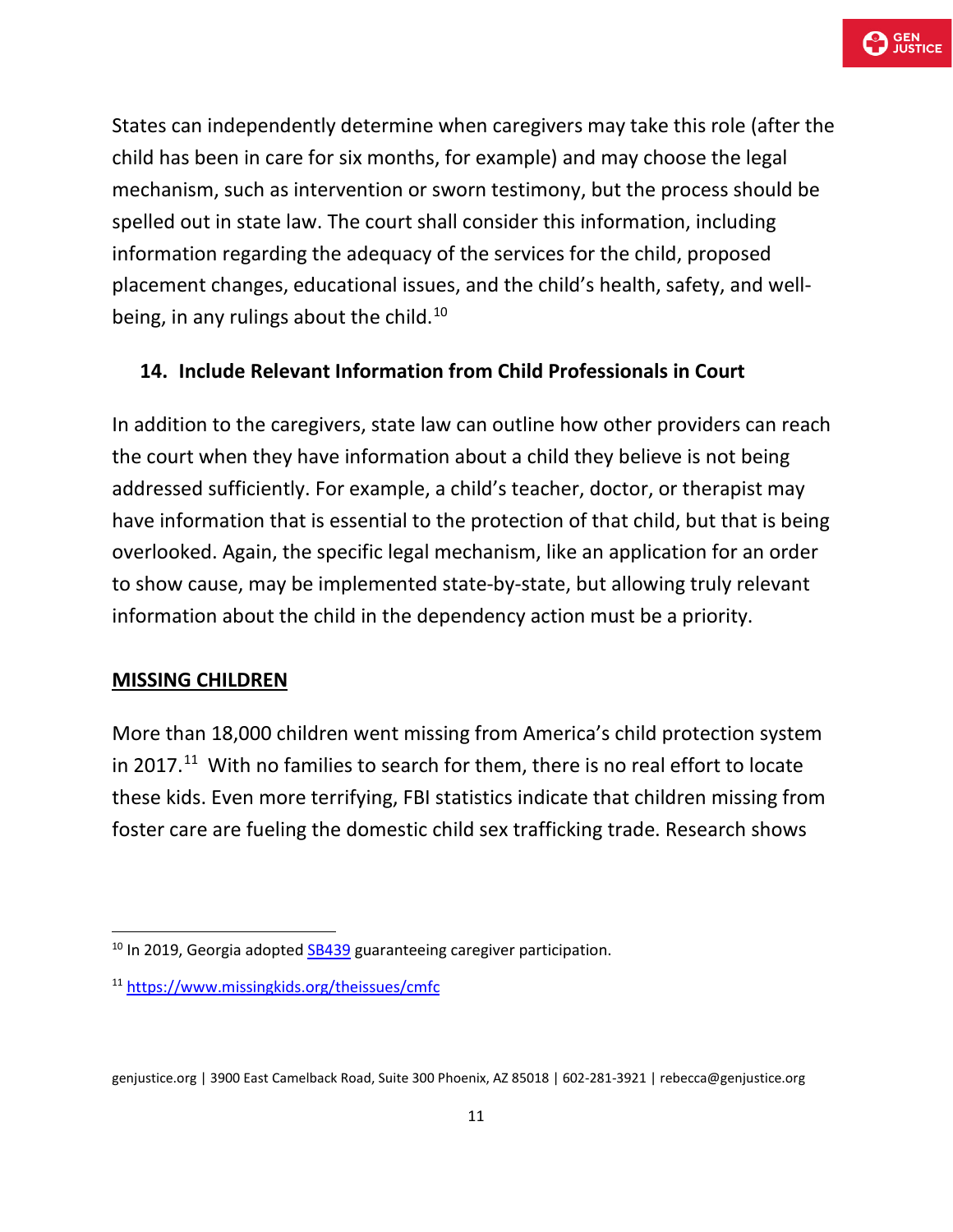that children in group homes and children who have had multiple foster placements are particularly vulnerable.

Read more: [How can social services lose 18,000 children –](https://www.azcentral.com/story/opinion/op-ed/2019/01/31/sex-trafficking-victims-children-state-care-missing/2730139002/) [and not look for them?](https://www.azcentral.com/story/opinion/op-ed/2019/01/31/sex-trafficking-victims-children-state-care-missing/2730139002/) Arizona Republic.

# **15. Require Photographs and State ID Cards**

According to law enforcement, a simple photograph would greatly assist police departments in locating missing foster children. But without a family to snap a photo and often lacking access to cell phones or even social media, recent photos of foster children are scarce. Without a recent photo, law enforcement agencies are unable to search for children missing from foster care, leaving the children with no hope of being found.

A simple, yet critical update to state child welfare statutes is to waive the cost of state identification cards for all children in foster care and to require a state ID card for every child in a group home. If a child goes missing, the state identification card photo can easily and immediately be linked to national and local databases with the click of a button.

### **16. Provide Education on Trafficking**

On the prevention side, states can require that children in foster care be provided with age-appropriate and meaningful information about sex trafficking. Without families to teach and protect them, it falls to the states to make sure these at-risk kids are educated about the common predatory online and in-person efforts to harm them.

genjustice.org | 3900 East Camelback Road, Suite 300 Phoenix, AZ 85018 | 602-281-3921 | rebecca@genjustice.org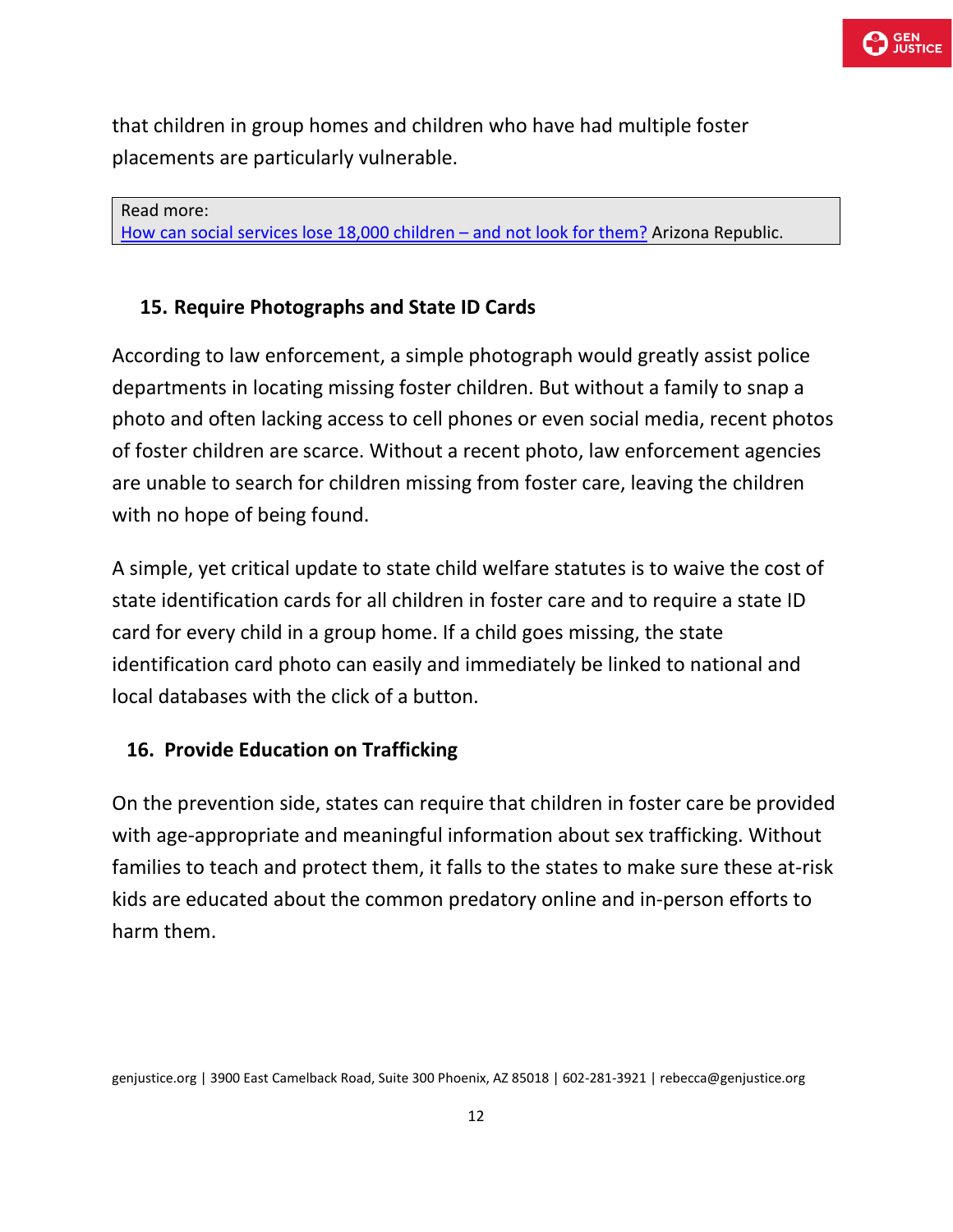### **17. Require School Reporting**

Schools are in a unique position to identify when a child is in harm's way or may be missing from care. Already tracking attendance, schools withdraw students after a set number of unexcused consecutive absences. When a withdrawn foster student is not tied to a legitimate reason for the withdrawal (enrollment at another school or homeschooling, for examples), state law should require that the student information be reported to the child welfare agency immediately. This provides another safety net to ensure that every missing child is identified and reported.<sup>[12](#page-12-0)</sup>

#### **18. Stop Labeling Children as "Runaways"**

When a child runs from their family home and does not return, the child is termed "missing" or even "kidnapped," lending an appropriate urgency to recovery efforts. But children missing from foster care, whether or not they leave voluntarily, are categorized as "runaways." This disparate treatment implies fault on the part of minor foster children and allows agencies to simply write these missing kids off without search efforts. A foster child whose whereabouts are unknown should be classified as "missing" and every effort should be made to locate them.

<span id="page-12-0"></span> $12$  This reform concept could have prevented the death of Arizona eleven-year-old Ana Loera: Thomason, B. (2020, February 06). Principal talks about little girl whose bones may have been found in Phoenix home, fro[m https://bit.ly/3msBcPE](https://bit.ly/3msBcPE)

genjustice.org | 3900 East Camelback Road, Suite 300 Phoenix, AZ 85018 | 602-281-3921 | rebecca@genjustice.org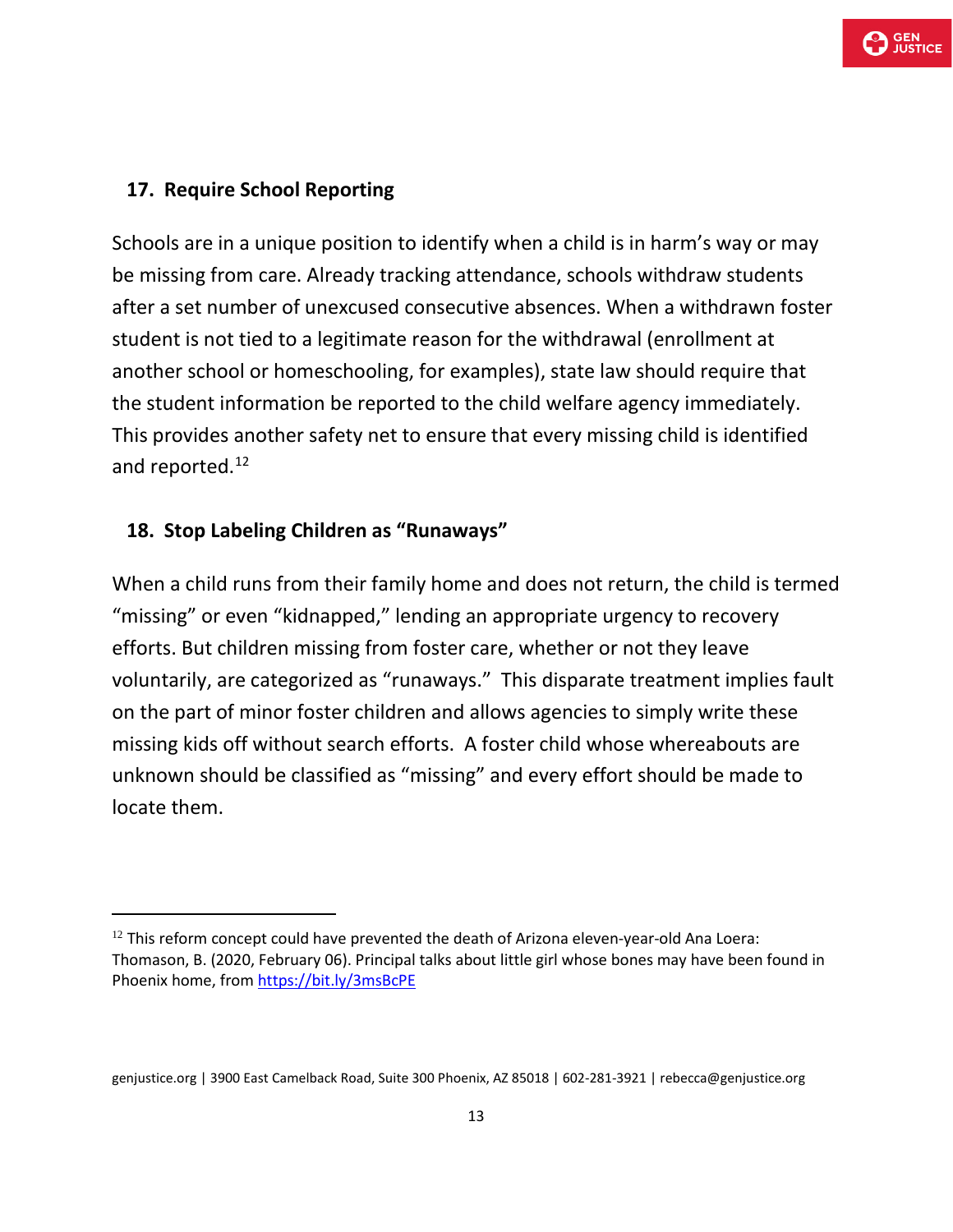

#### **19. Utilize Available Technology**

Technology exists that would greatly improve the number of missing children recovered, but it is not being utilized. For example, facial recognition technology, mobile fingerprinting scans and social media are all powerful tools for locating missing persons but are rarely being used to find children missing from foster care. In addition, an online database listing the children missing from care with photographs and identifying information that can be shared and posted could be developed easily in each state and harness community efforts to locate these children.

#### **TIME IN CARE and CHILD STABILITY**

States routinely violate the federal law requiring a move to permanency in a child's dependency matter when the child has spent fifteen months in state care.<sup>13</sup> Despite mountains of research that children in stable, permanent homes have better outcomes, nearly forty percent of children spend over eighteen months in foster care.<sup>[14](#page-13-1)</sup> The following concepts decrease the time foster children spend in the system and put the emphasis on the stability and best interests of the child.

<span id="page-13-0"></span><sup>&</sup>lt;sup>13</sup> Riley, N. S. (2020). "Children Are Not Chattel." National Review, 72(21), 25–27 ("...of the children who had been in the foster-care system for at least 15 of the past 22 months, only 14.3 percent became legally free adoption.")

<span id="page-13-1"></span><sup>&</sup>lt;sup>14</sup> Administration for Children and Families. Administration on Children, Youth and Families, Children's Bureau. (2019). *[The AFCARS Report](https://www.acf.hhs.gov/sites/default/files/cb/afcarsreport27.pdf)* (No. 27). U.S. Department of Heath and Human Services, p.5.

genjustice.org | 3900 East Camelback Road, Suite 300 Phoenix, AZ 85018 | 602-281-3921 | rebecca@genjustice.org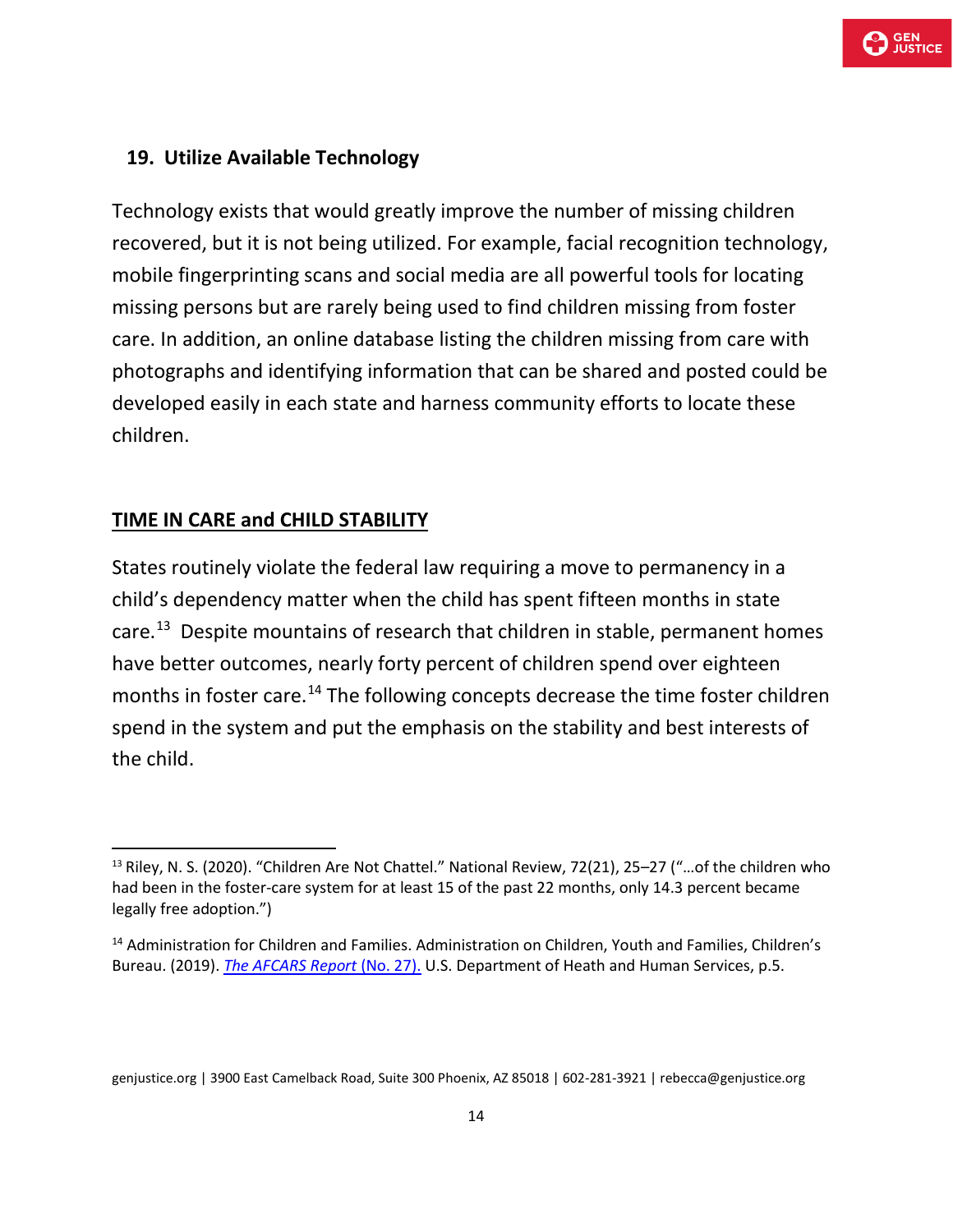# **20. Immediate Relative Search and Child Stability**

States outline the placement preferences for foster children in statute that appropriately prioritize relative placements. However, often these statutes do not incorporate the federal requirement that requires a timely search for relatives of children placed into foster care within 30 days, nor do the state laws require court oversight to ensure that relatives are found quickly so that children can be placed in a stable home as soon as possible. Finally, state laws frequently lack timelines by which the relatives must assume placement. This allows children to be moved without regard for their best interests from stable non-relative foster homes months and sometimes years into the process simply because social services neglected to perform an adequate relative search at the onset of the case.

Two pieces of model legislation were adopted by ALEC on these precise issues: the [Relative Search Act](https://www.alec.org/model-policy/relative-search-act/) and [Family Stability Act.](https://www.alec.org/model-policy/family-stability-act/) These two reforms, enacted in Arizona and Georgia, work together to require a diligent and immediate search for relatives, provide court oversight for this search, and allow non-relative foster parents to remain as the child's placement after a set timeframe to prioritize the best interests of the child.[15](#page-14-0)

#### Read more:

[Georgia's foster care reform bill: Blood relatives shouldn't always have legal preference,](https://www.usatoday.com/story/opinion/2019/05/20/georgia-foster-reform-kinship-preference-blood-relative-limits-children-column/3733367002/) USA TODAY; [There's a Better Way to Do Foster Care,](https://www.tampabay.com/opinion/2020/07/03/theres-a-better-way-to-do-foster-care-column/) Tampa Bay Times.

### **21. 30 days to Start Reunification Services**

Federal law requires children's court cases to move to adoption after fifteen

<span id="page-14-0"></span><sup>&</sup>lt;sup>15</sup> Arizona and Georgia adopted versions of these two model acts, in Arizona [SB1473](https://legiscan.com/AZ/text/SB1473/id/1770264) (2018) and Georgia SB<sub>167</sub> (2019).

genjustice.org | 3900 East Camelback Road, Suite 300 Phoenix, AZ 85018 | 602-281-3921 | rebecca@genjustice.org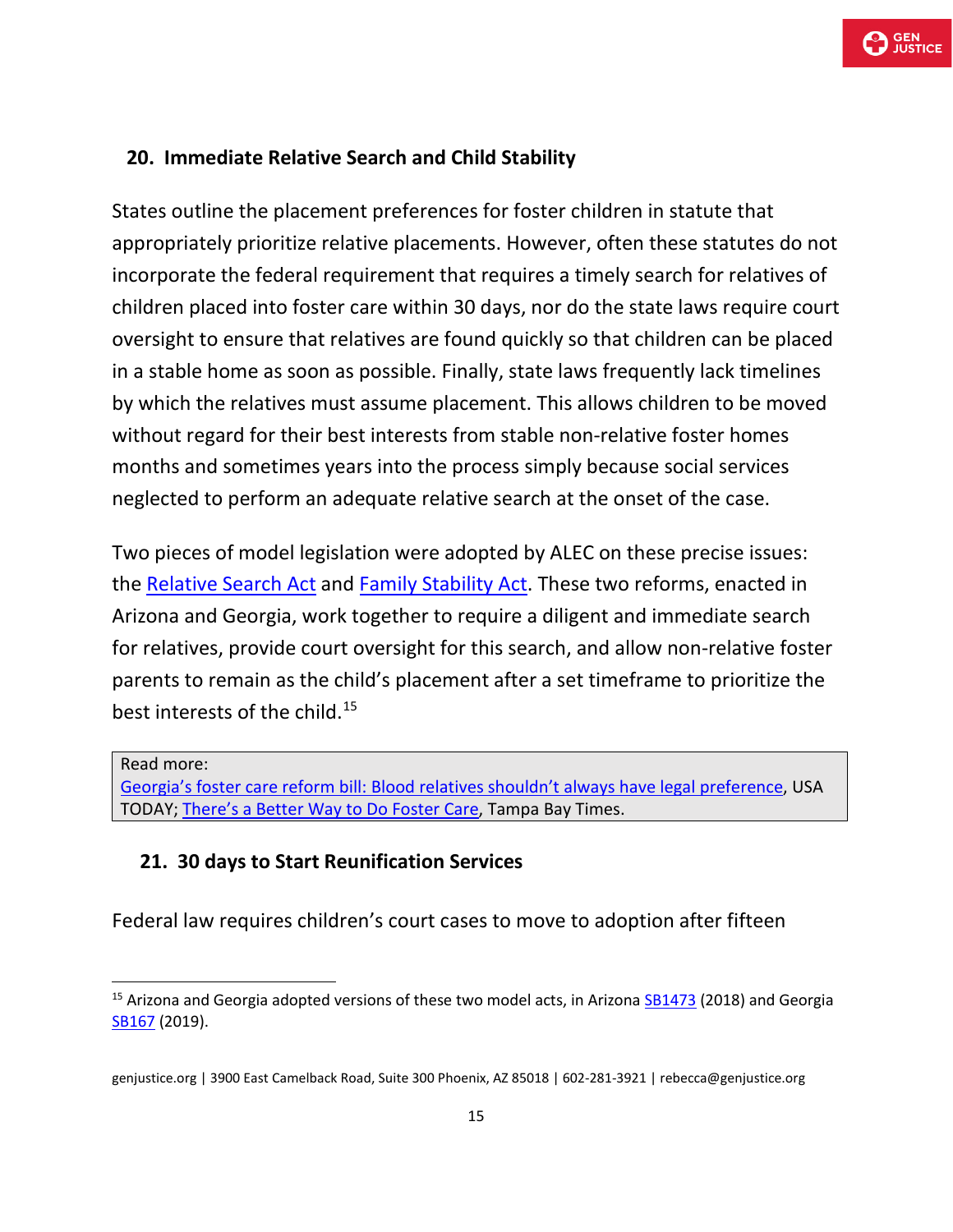

months in care, but this timeline does not start to run until reunification services for the parent(s) are put in place. These services, such as drug treatment, counseling, and childcare, are often not put into place for months. This delays progress on the part of the parents, and results in children spending unnecessary time in foster care. To address this issue, states should mandate that reunification services be put into place within thirty days from the child's entry into foster care.

#### **22. Parental Obligations Must be Clear**

When reunification services are put into place for parents, the obligations should be set forth in writing in a clear, concise, and detailed manner. The offer of taxfunded state services is essentially a contract and parents must know the terms of precisely what they must accomplish in order to reunify with their children and in what timeframe. Second, state law should make it clear that a material breach of this agreement is a legal basis for termination of parental rights. This enhances fairness for the parents who are sincerely attempting to reunify by outlining the exact requirements, goals, and timeframes, and simultaneously expedites adoption for children when it is clear they cannot safely return home.<sup>[16](#page-15-0)</sup>

#### **23. Reduce Court Continuances and Unnecessary Delays**

Too often, a child's court case is delayed due to generic scheduling conflicts of the involved adults. Time is of the essence for establishing permanency for children and unnecessary delays in a child's case should be curtailed in state law. Federal and state time limitations are a child's right and should not be waived, extended, or continued absent extreme and noteworthy circumstances.<sup>[17](#page-15-1)</sup>

<span id="page-15-0"></span><sup>&</sup>lt;sup>16</sup> Florida, i[n FLA. STAT. §](https://m.flsenate.gov/Statutes/39.806) 39.806, incorporates "material breach" in statute and serves as an example.

<span id="page-15-1"></span><sup>&</sup>lt;sup>17</sup> Florida's statute at FLA. [STAT. § 39.0136](https://m.flsenate.gov/Statutes/39.0136) serves as an example.

genjustice.org | 3900 East Camelback Road, Suite 300 Phoenix, AZ 85018 | 602-281-3921 | rebecca@genjustice.org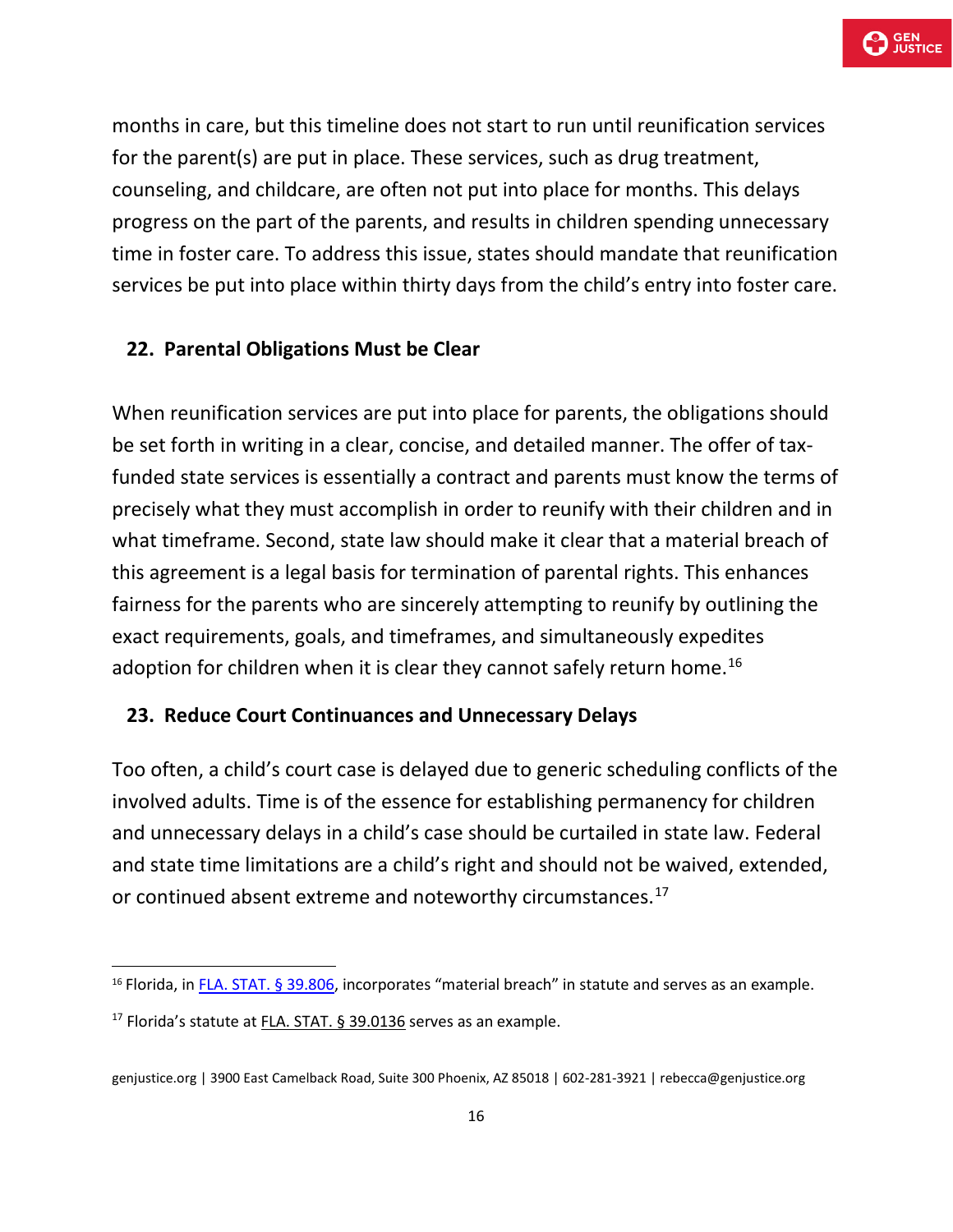

#### **24. Limit Time in Care to Twelve Months**

When a child has been in out-of-home foster care for fifteen months and is still unable to safely reunify with his or her parents, federal law requires that the state move to terminate the parental rights so the child can be adopted. The federal fifteen-month time in care deadline is the maximum amount of time a child can be in foster care. States are free to consider a shorter timeframe.

When the fifteen-month deadline was implemented into federal law, in-home prevention services were not available to families and children were routinely and more frequently removed. Now however, if a child is removed from the home, it is either because in-home services were not successful and / or the child was in too much danger of repeat harm to remain in the home. In light of the shift to prevention, a twelve-month timeframe for children in out-of-home care allows ample time for parental progress and allows the children who are unable to reunify to proceed to adoption in shorter time.

Read more: [Don't Let Vulnerable Children Linger in Foster Care,](https://tucson.com/opinion/local/darcy-olsen-don-t-let-vulnerable-children-linger-in-foster/article_d8348d67-633d-57ec-9546-aa832fcc9cd8.html) Arizona Daily Star.

#### **25. Break Out Neglect into Meaningful Categories**

Children currently enter foster care for two reasons: abuse or neglect. "Neglect" has become a catch-all term that encompasses a broad spectrum of harm to children. To effectively develop policies and laws that better protect children, more information is needed and should be tracked. For example, and just to name a few, states should track whether children enter the system as a substance-exposed newborn, because a caregiver failed to obtain necessary medical care for the child, due to mental health issues on the part of the parents, drug exposure in the home or caregiver addiction. More detailed information about the removals of children from their homes would also provide transparency

genjustice.org | 3900 East Camelback Road, Suite 300 Phoenix, AZ 85018 | 602-281-3921 | rebecca@genjustice.org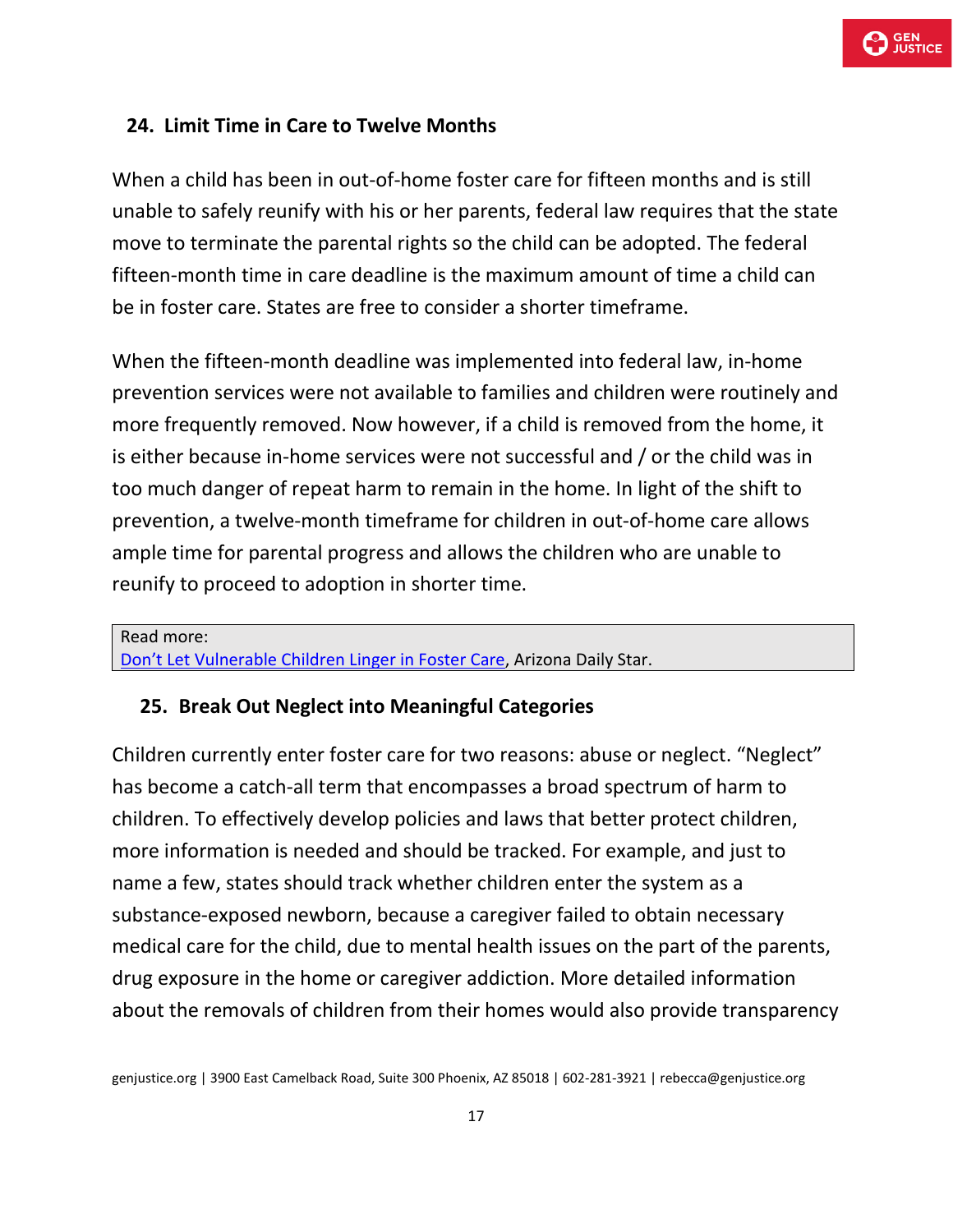to ensure children are not removed due to poverty or lack of resources. Without accurate and transparent information, child welfare laws cannot effectively develop.

# **26. State-Funded Drug Treatment for Pregnant Mothers to Improve Infant Health**

Every fifteen minutes, a child is born addicted to drugs.<sup>[18](#page-17-0)</sup> But child welfare funding streams, generally, are not available for pregnant women with substance abuse issues. Allowing state funds to be utilized for programs that assist pregnant women in their treatment efforts would decrease the likelihood of foster care by giving the parent a longer runway for sobriety and decrease the effects of drug exposure in the infant.

# **PROTECTING INFANTS AND THE MOST AT-RISK CHILDREN**

Infants and children facing extreme danger need additional protections to ensure their safety. The following are policy recommendations for these vulnerable children.

# **27. Abandoned Infants Should Receive Expedited Permanency**

Every state has grounds for terminating the parental relationship on the basis of abandonment. Abandonment is a choice made by a parent that can take many forms, such as leaving an infant in a park, leaving a newborn in the hospital after birth, or failing to make minimal efforts to visit or communicate with the child.

<span id="page-17-0"></span> $^{18}$  National Institute on Drug Abuse. (2020, October 01). Dramatic Increases in Maternal Opioid Use and Neonatal Abstinence Syndrome, fro[m https://bit.ly/3lI98YU](https://bit.ly/3lI98YU) 

genjustice.org | 3900 East Camelback Road, Suite 300 Phoenix, AZ 85018 | 602-281-3921 | rebecca@genjustice.org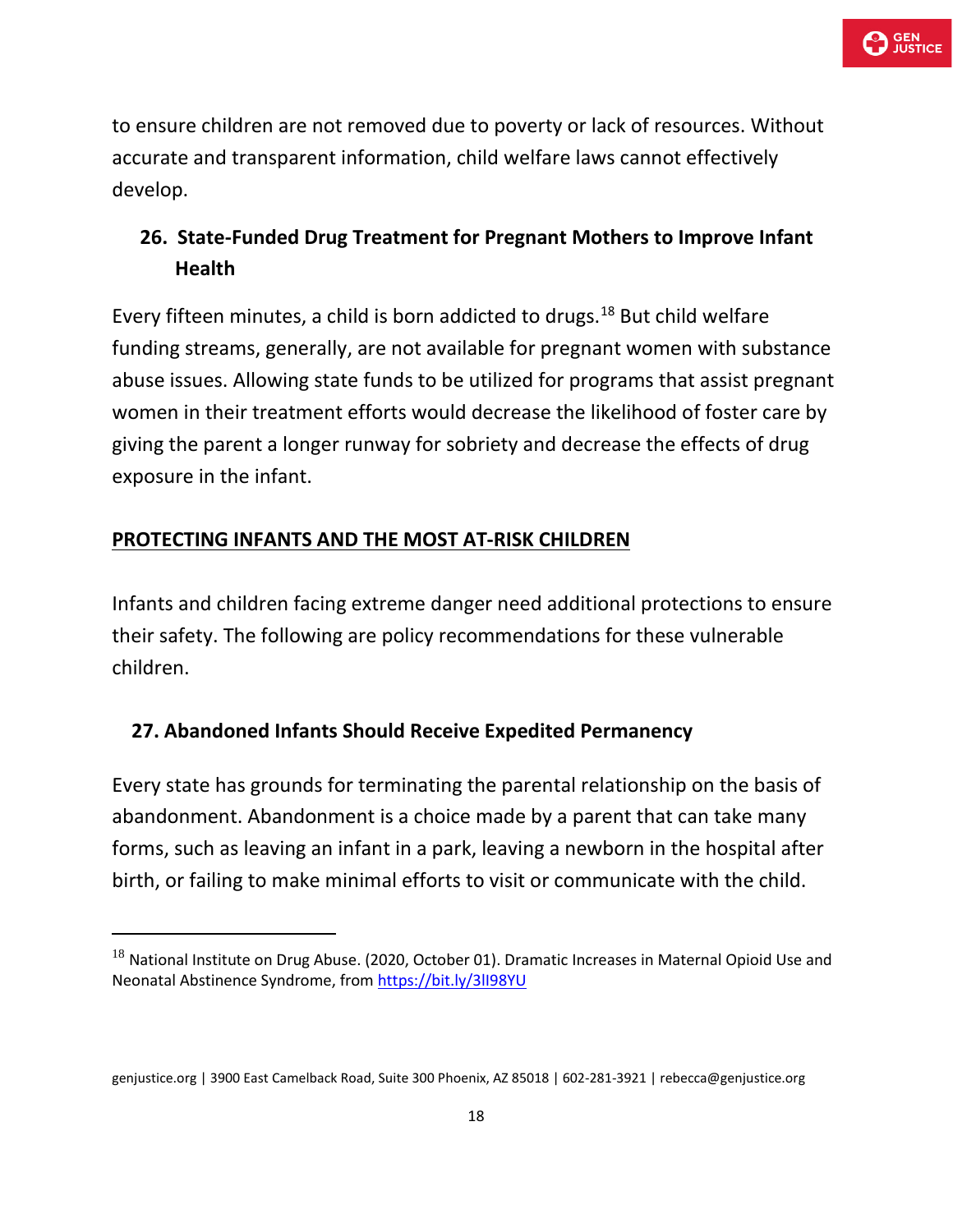

State laws should provide a specific timeline in the legal definition of abandonment for children under the age of one. Infants who have been intentionally left with no subsequent or meaningful efforts should not linger unnecessarily in the foster system without a permanent home when stability and attachment in the first year of a child's life is critical. States should implement a strict timeline in their abandonment statutes of no more than three months when sufficient contact from a birth parent has not been made.

#### **28. Allow Parents to Choose to Relinquish**

The decision to relinquish an infant is rarely part of the discussion around parental rights and it should be. Parents, especially those with addiction issues, who know they are unable to parent are left with few options. Abandonment often comes with criminal charges and states lack adequate mechanisms to provide mothers with a voluntary choice, forcing parents' unwilling entry into the child welfare system.

States should expand laws to ensure that parents who knowingly choose to relinquish their infants are able to do so. With appropriate safeguards, this honors the parent's choice and allows infants to avoid foster care and move to adoption immediately.

#### **29. Methamphetamine**

The increasing rate of drug abuse in our country is having a devastating impact on our nation's children. While not a reform per se, it is imperative that states recognize that while the opioid crisis gets more headlines, methamphetamine is still a raging epidemic in our country. Meth is particularly dangerous as it is a stimulant, not a depressant like heroin, and results in delusions, paranoia, aggression, and an altered reality.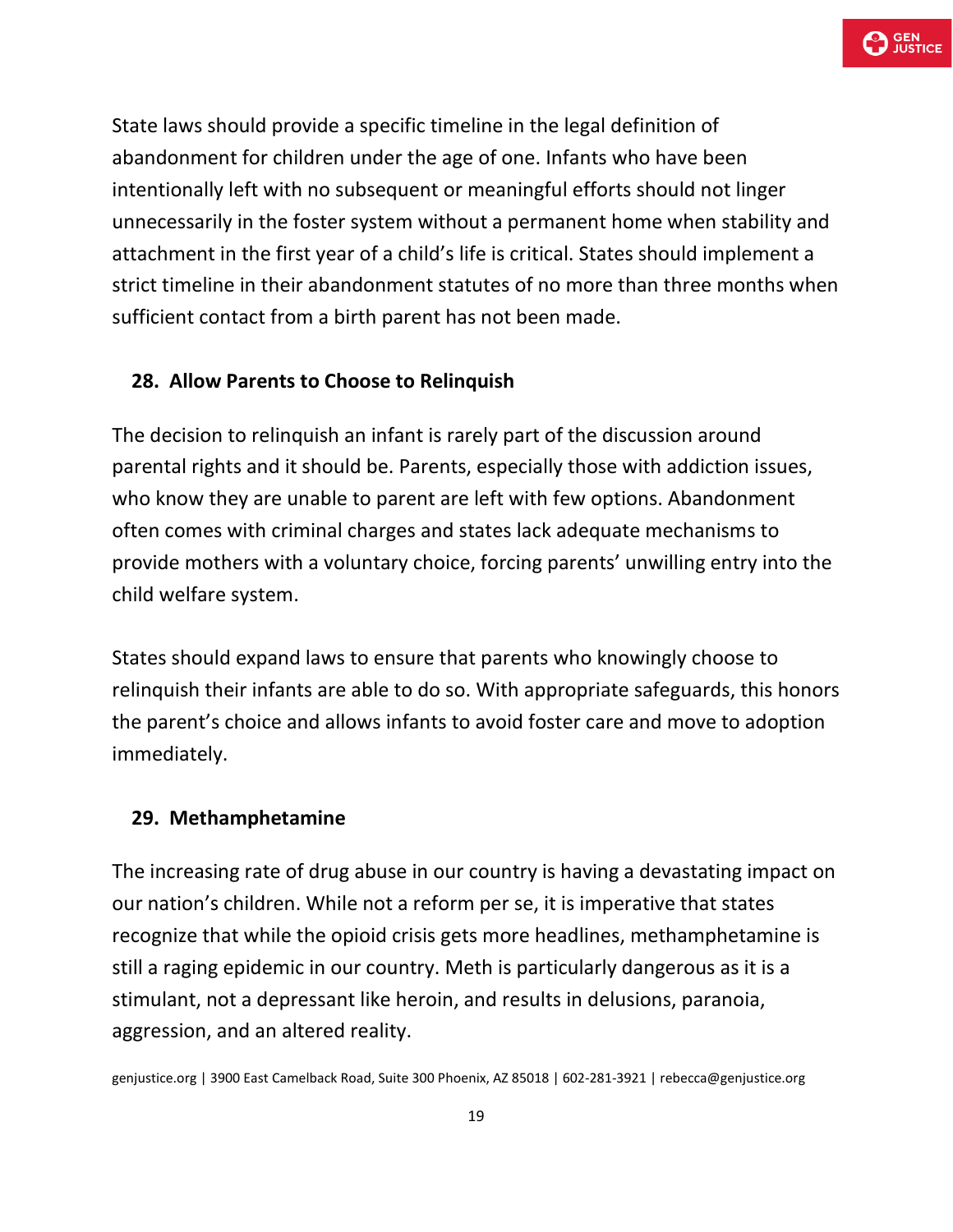

Child welfare agencies must be cognizant that meth users pose a unique and extreme danger to children. States must look at their own data, including child abuse and fatalities involving meth use, and evaluate whether safety plans that allow children to live with known meth users are truly safe. The decision must weigh in favor of protecting the child.

Read more:

[A girl was drugged with meth, abused and killed. One of the suspects: Her mother.](https://www.washingtonpost.com/news/true-crime/wp/2016/08/25/a-girl-was-drugged-with-meth-sexually-assaulted-and-killed-one-of-the-suspects-her-mother/), The Washington Post; [Meth-Addicted Mothers and Child Abuse,](https://www.theatlantic.com/video/index/568381/motherhood-meth/) The Atlantic; [Coroner: Ohio baby](https://www.wtsp.com/article/news/crime/coroner-scioto-county-baby-found-in-well/67-67255c18-ee0d-4123-ab6c-1ceeceb54220)  [found in well was placed in plastic bags, crates bound by chains,](https://www.wtsp.com/article/news/crime/coroner-scioto-county-baby-found-in-well/67-67255c18-ee0d-4123-ab6c-1ceeceb54220) 10 Tampa Bay.

# **30. The Required "Red Flags" Must Protect Children from Extreme Risks**

Federal law outlines several dangerous conditions that put children at extreme risk of repeat abuse, making reunification with parents presumptively too dangerous. Federal law outlines several of these conditions, such as torture or chronic abuse, but leaves it to each state to define these "aggravated circumstances" in statute. When one more of these conditions is present, the states are encouraged to move a child's case toward permanency and adoption. Federal law allows states to expand upon the list and tailor the dangerous conditions to their state. The following state reforms improve this process and ensure the federal law is being utilized to protect the most at-risk children.

### **31. State Law Must Enforce Aggravated Circumstances**

Too often, the aggravated circumstances defined in state law do not protect the child because these red flags do not reach the court. Children who, by law, should move to permanency are lingering unnecessarily in foster care, but more worrisome is that children are being returned to known dangerous situations.

State laws should incorporate a "check" to make sure these extreme situations reach the court. Child welfare agencies should investigate whether one or more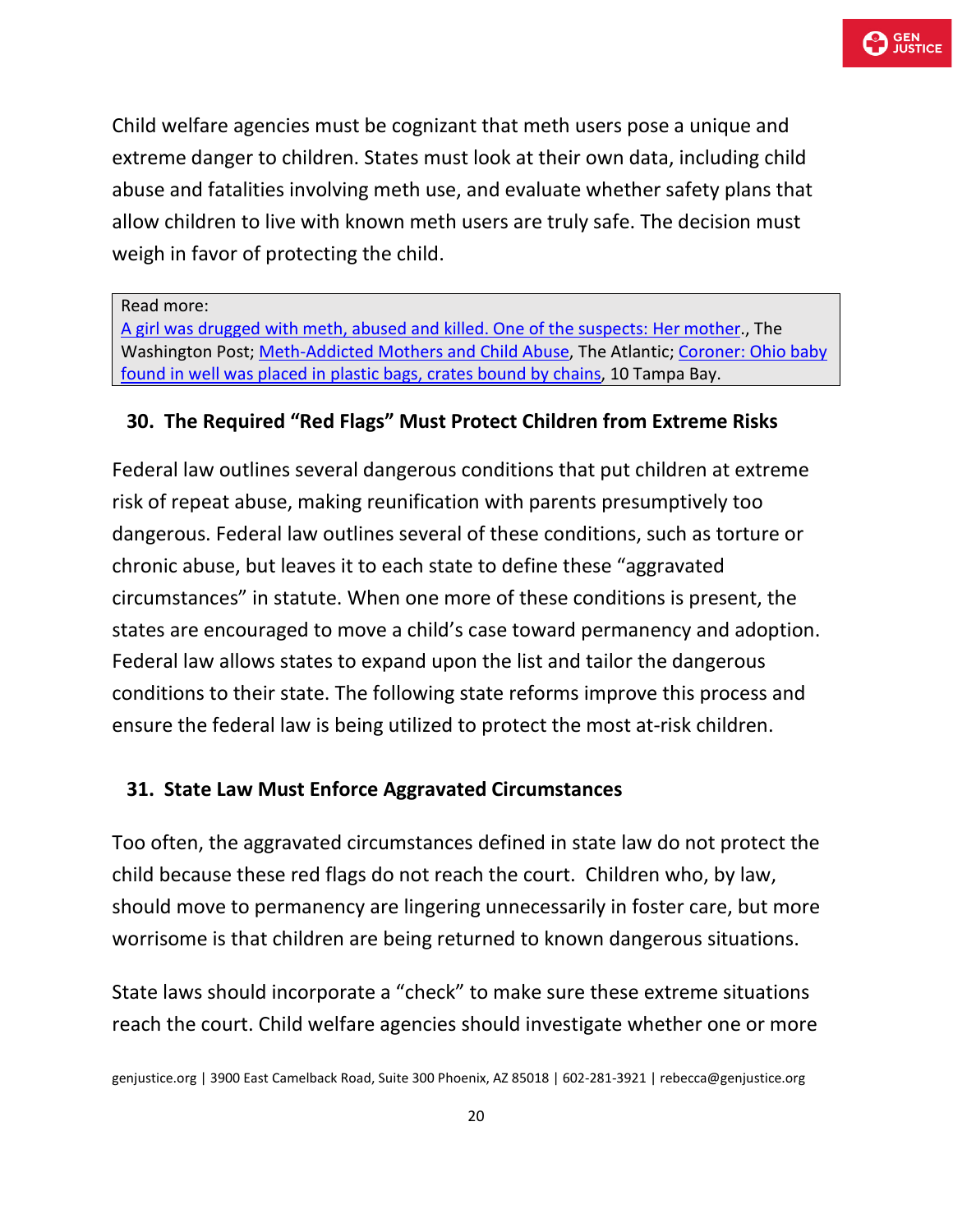aggravated circumstances exist at the onset of the child's court case and alert the court in a pleading or affidavit. If one of the circumstances exists, the court should schedule a hearing and make an expedited decision as to the child's permanency plan.

# **32. Add Chronic Substance Abuse**

States have wide latitude in developing the list of aggravated circumstances. Despite the increase in children entering our nation's foster care due to parental drug abuse, many state laws do not include chronic drug use as one of the circumstances. This oversight leaves children, especially substance-exposed infants, at extreme risk.

States should add specific language to their respective statutes that a history of chronic substance abuse coupled with refused or failed prior treatment and/or prior infants born exposed to drugs may expedite a child's case to permanency. It is important to note that this is not an automatic decision, but rather a legal safety net to ensure that known dangers facing the most vulnerable children reach the court.

Read more: [Helpless & Hooked: The most vulnerable victims of America's opioid epidemic,](https://www.reuters.com/investigates/special-report/baby-opioids/) Reuters Investigations.

# **33. Clarify All Statutory Aggravated Circumstances**

Due to ASFA, every state defines aggravated circumstances in statute. This is a crucial, yet underused, part of the law. Some state statutes simply copy the federal language while others have tailored the language to address specific state issues. States are encouraged to take the latter approach and should review the current statutory language with fresh eyes, amending the language to be clear

genjustice.org | 3900 East Camelback Road, Suite 300 Phoenix, AZ 85018 | 602-281-3921 | rebecca@genjustice.org